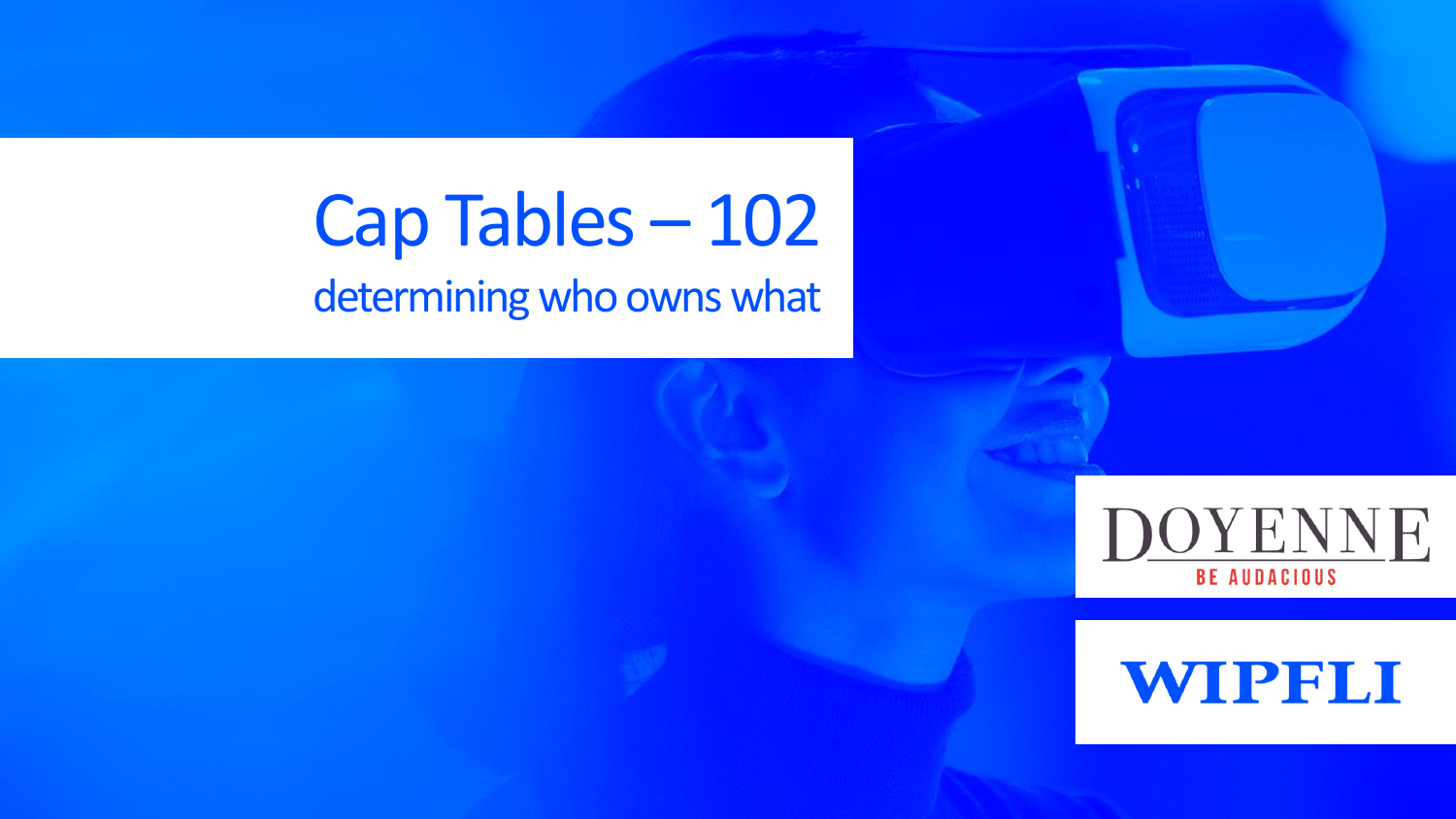## Learning Objectives:

**At the end of this session all participants will be able to create a proforma cap table for a start up business, and be able to use cap tables to model various investment scenarios to assess ownership, dilution, exit strategies, etc**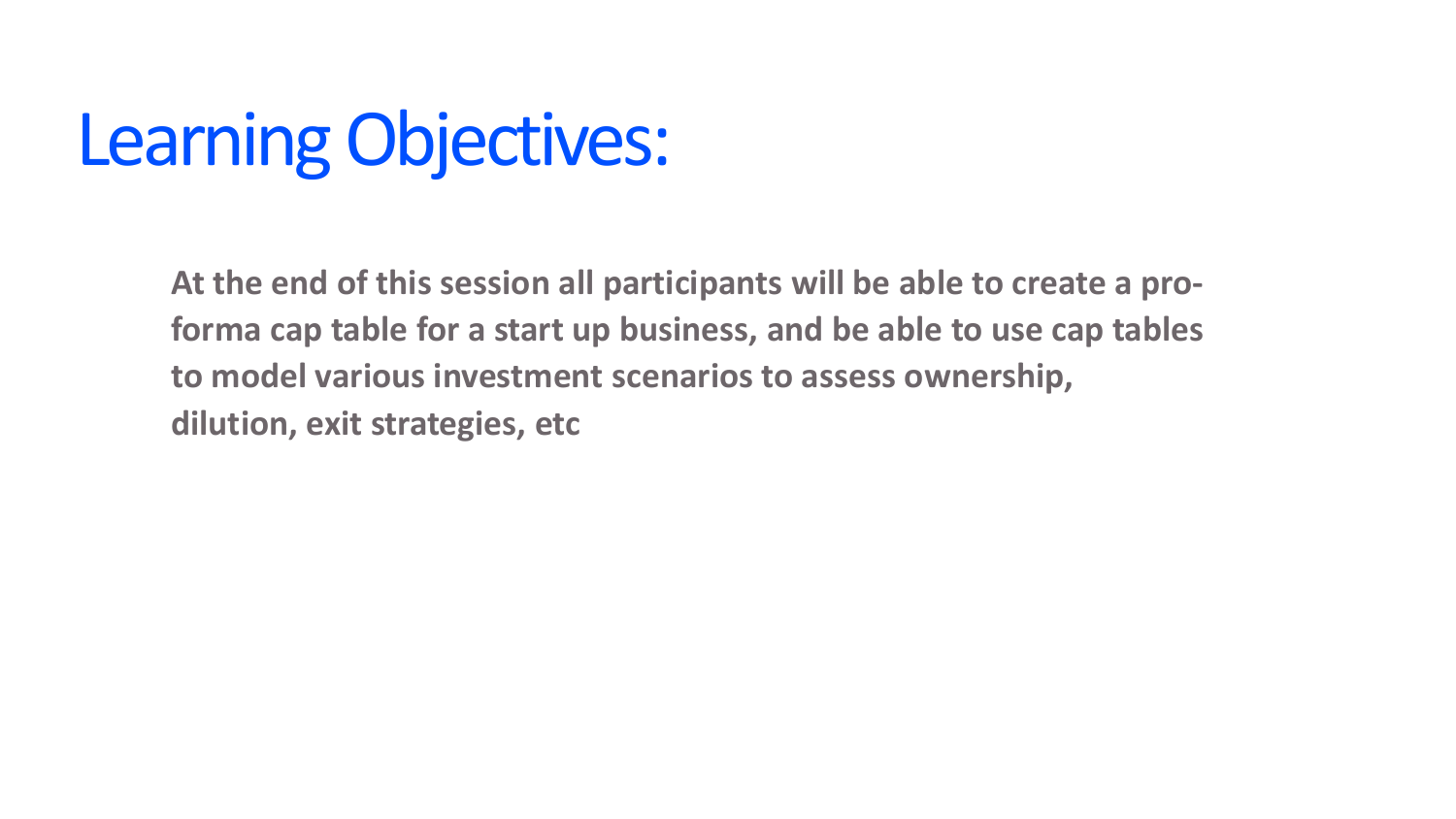## Agenda:

- Quick Review of Terminology
- Build a cap table for a business that is considering outside funding and use that cap table to model dilutive impacts of funding scenarios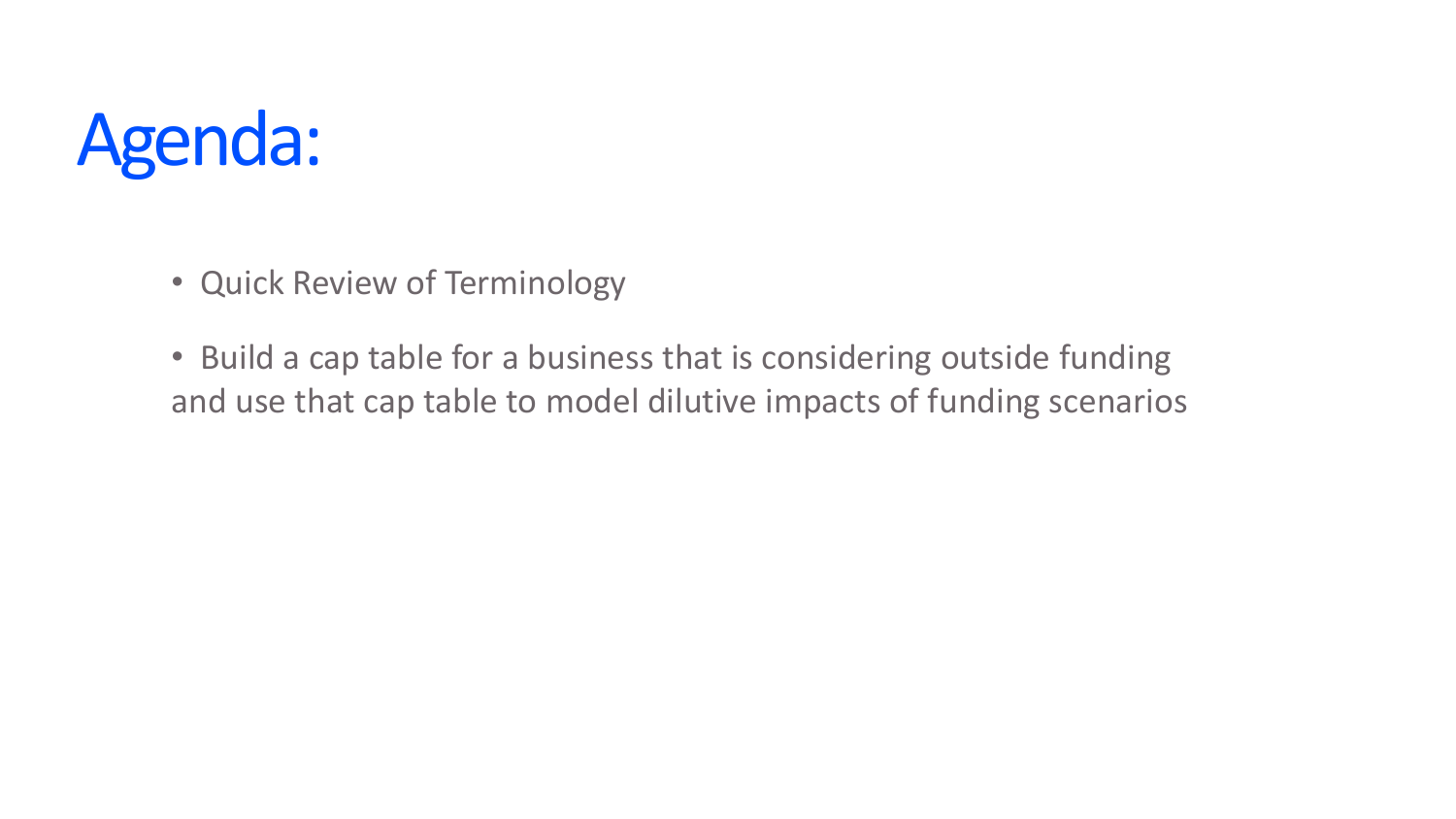# Terminology Review

- Cap Table (Summary vs Detailed)
- Pro-Forma Cap Table
- Common Stock
- Preferred Stock
- Restricted Stock
- Convertible Debt (discounts and valuation cap)
- Options and Option Pool (issued and authorized)
- Common Stock Equivalents (CSE)

#### **Advanced Topics:**

- Warrants
- Participating and non-participating preferred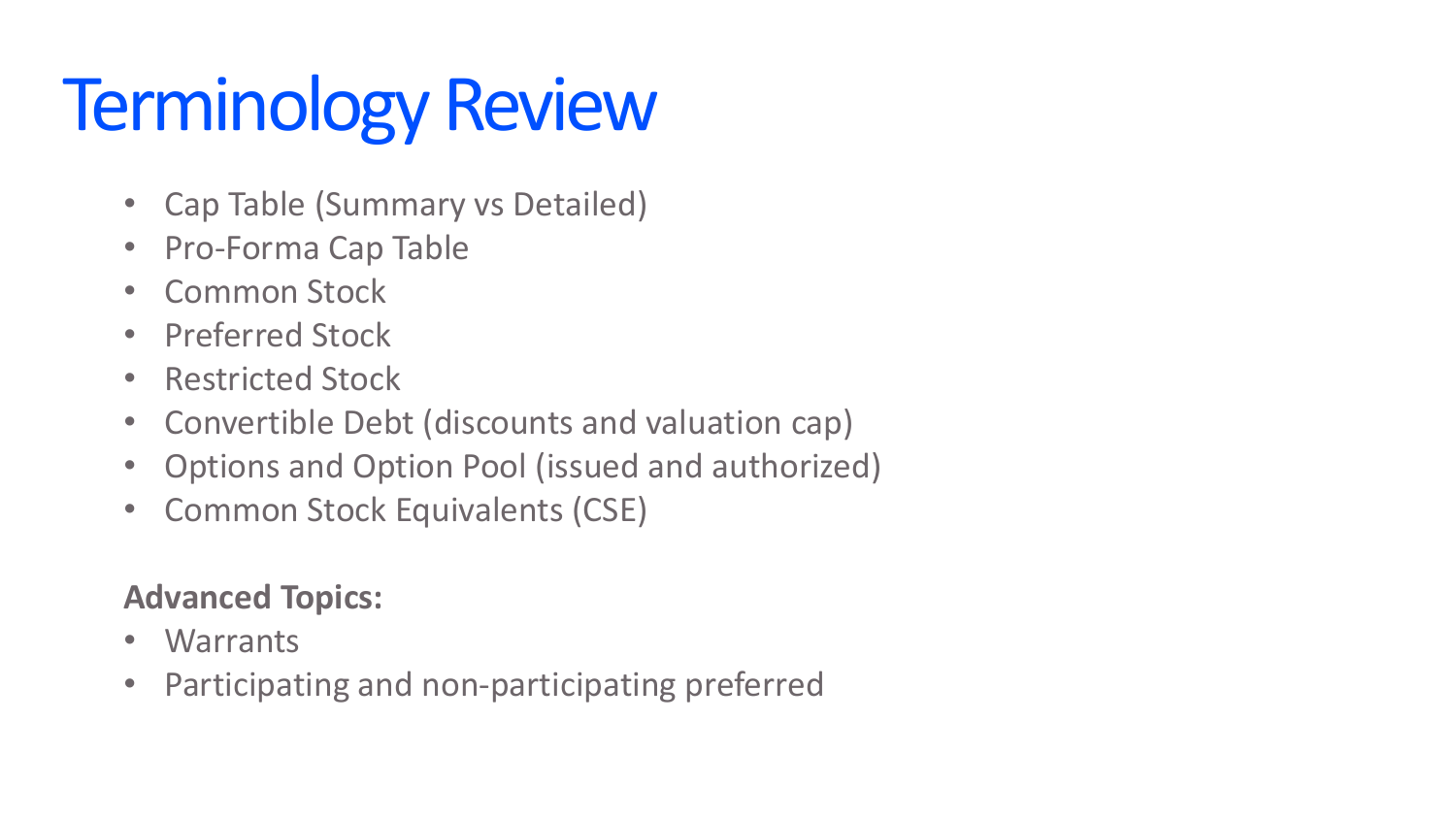#### **Sample Company – Pro Forma Capitalization Table**

|                          |                   | <b>Startup Formation</b>                                                                                              | <b>First Angel Round</b>                                          |                                                                                                                       |                                           | Second Angel Round                                             |                                                                                                                       |                                           | <b>First VC Round</b>                                          |                                                                                                                       |                                       |                                                                  |
|--------------------------|-------------------|-----------------------------------------------------------------------------------------------------------------------|-------------------------------------------------------------------|-----------------------------------------------------------------------------------------------------------------------|-------------------------------------------|----------------------------------------------------------------|-----------------------------------------------------------------------------------------------------------------------|-------------------------------------------|----------------------------------------------------------------|-----------------------------------------------------------------------------------------------------------------------|---------------------------------------|------------------------------------------------------------------|
|                          |                   | Pre-Money Valuation:<br><b>Investment Amount:</b><br>Post-Money Valuation:<br>Shares Outstanding:<br>Price Per Share: | <b>N/A</b><br><b>None</b><br><b>N/A</b><br><b>None</b><br>\$0.001 | Pre-Money Valuation:<br><b>Investment Amount:</b><br>Post-Money Valuation:<br>Shares Outstanding:<br>Price Per Share: |                                           | \$1,000,000<br>\$200,000<br>\$1,200,000<br>2,500,000<br>\$0.40 | Pre-Money Valuation:<br><b>Investment Amount:</b><br>Post-Money Valuation:<br>Shares Outstanding:<br>Price Per Share: |                                           | \$2,000,000<br>\$500,000<br>\$2,500,000<br>3,000,000<br>\$0.67 | Pre-Money Valuation:<br><b>Investment Amount:</b><br>Post-Money Valuation:<br>Shares Outstanding:<br>Price Per Share: |                                       | \$6,000,000<br>\$2,000,000<br>\$8,000,000<br>4,500,000<br>\$1.33 |
| Shareholders             | <b>Stock Type</b> | Founders' Shares                                                                                                      | Stock %                                                           | Fully-Diluted Shares This<br>Round                                                                                    | <b>Total Post-</b><br><b>Round Shares</b> | <b>Fully-Diluted</b><br>Stock %                                | Shares This<br>Round                                                                                                  | <b>Total Post-</b><br><b>Round Shares</b> | <b>Fully-Diluted</b><br>Stock %                                | Share This<br>Round                                                                                                   | <b>Total Post-</b><br>Round<br>Shares | <b>Fully-Diluted</b><br>Stock %                                  |
| <b>Startup Formation</b> |                   |                                                                                                                       |                                                                   |                                                                                                                       |                                           |                                                                |                                                                                                                       |                                           |                                                                |                                                                                                                       |                                       |                                                                  |
| Founder A                | Common            | 1,000,000                                                                                                             | 40.0%                                                             |                                                                                                                       | 1,000,000                                 | 33.3%                                                          |                                                                                                                       | 1,000,000                                 | 26.7%                                                          |                                                                                                                       | 1,000,000                             | 16.7%                                                            |
| Founder B                | Common            | 1,000,000                                                                                                             | 40.0%                                                             |                                                                                                                       | 1,000,000                                 | 33.3%                                                          |                                                                                                                       | 1,000,000                                 | 26.7%                                                          |                                                                                                                       | 1,000,000                             | 16.7%                                                            |
| <b>Seed Round</b>        |                   |                                                                                                                       |                                                                   |                                                                                                                       |                                           |                                                                |                                                                                                                       |                                           |                                                                |                                                                                                                       |                                       |                                                                  |
| <b>Independent Angel</b> | Common            |                                                                                                                       |                                                                   | 500,000                                                                                                               | 500,000                                   | 16.7%                                                          |                                                                                                                       | 500,000                                   | 13.3%                                                          |                                                                                                                       | 500,000                               | 8.3%                                                             |
| Angle Round              |                   |                                                                                                                       |                                                                   |                                                                                                                       |                                           |                                                                |                                                                                                                       |                                           |                                                                |                                                                                                                       |                                       |                                                                  |
| Angel Group              | Preferred         |                                                                                                                       |                                                                   |                                                                                                                       |                                           |                                                                | 750,000                                                                                                               | 750,000                                   | 20.0%                                                          |                                                                                                                       | 750,000                               | 12.5%                                                            |
| <b>First VC Round</b>    |                   |                                                                                                                       |                                                                   |                                                                                                                       |                                           |                                                                |                                                                                                                       |                                           |                                                                |                                                                                                                       |                                       |                                                                  |
|                          | VC#1 Preferred    |                                                                                                                       |                                                                   |                                                                                                                       |                                           |                                                                |                                                                                                                       |                                           |                                                                | 1,500,000                                                                                                             | 1,500,000                             | 25.0%                                                            |
| Pre-Money Options        |                   |                                                                                                                       |                                                                   |                                                                                                                       |                                           |                                                                |                                                                                                                       |                                           |                                                                |                                                                                                                       |                                       |                                                                  |
| Option Pool              | Common            | 500,000                                                                                                               | 20.0%                                                             |                                                                                                                       | 500,000                                   | 16.7%                                                          |                                                                                                                       | 500,000                                   | 13%                                                            | 750,000                                                                                                               | 1,250,000                             | 20.8%                                                            |
| Totals                   |                   | 2,500,000                                                                                                             | 100%                                                              |                                                                                                                       | 3,000,000                                 | 100%                                                           |                                                                                                                       | 3,750,000                                 | 100%                                                           |                                                                                                                       | 6,000,000                             | 100%                                                             |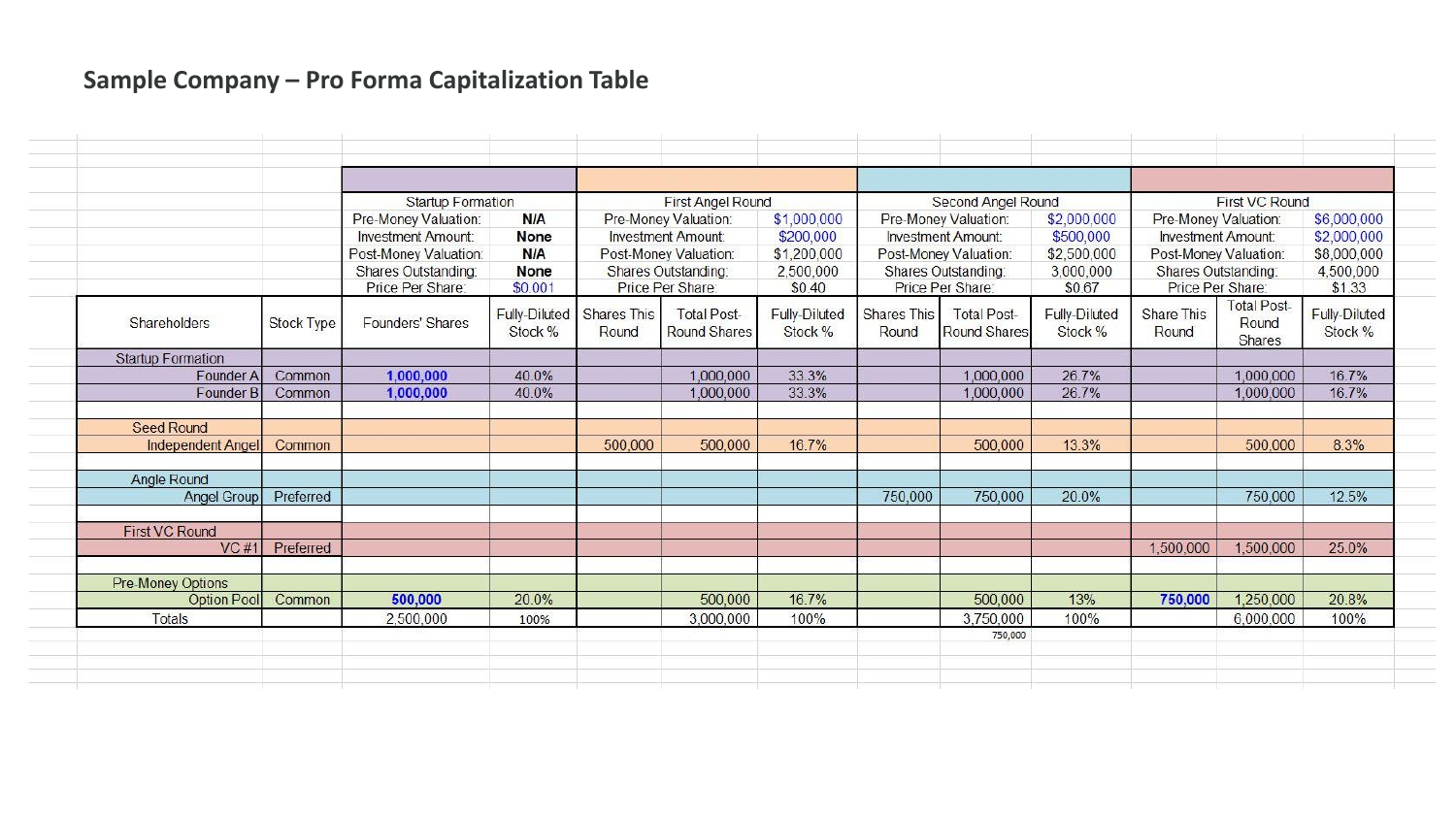# Case Study

Women Owned CPG company

- Chicago based
- 2 founders
- Gross Sales 2020: approximately \$200K

They just gained nationwide exposure/distribution. Needs capital for operations, marketing, working capital (inventory, etc)

Goal:

- Raise \$300K convertible debt
- Maintain capability for a series A (priced round) in next 12-24 months
- Has key employees and advisory board that she wants to incentivize with options or restricted shares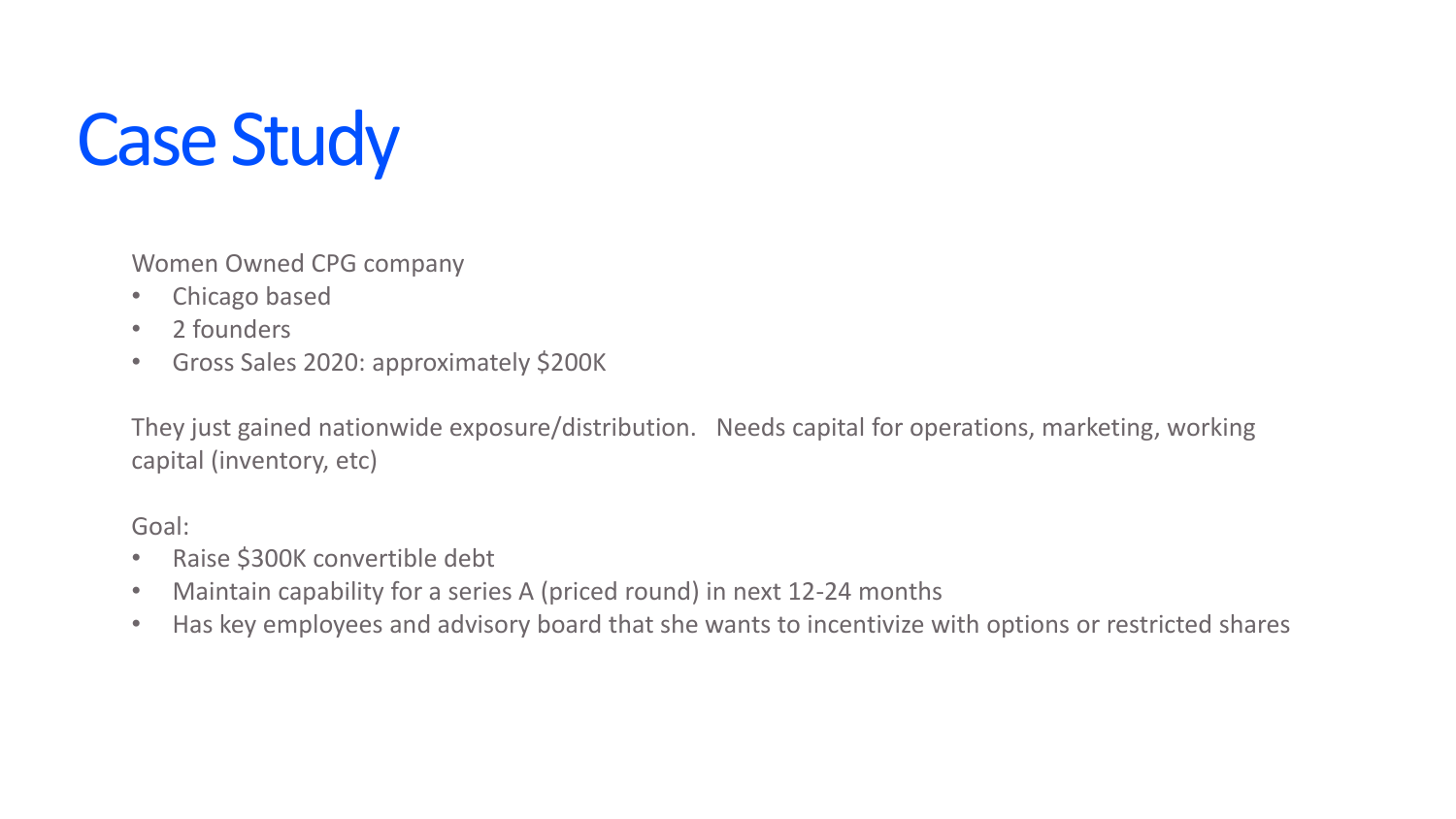## Additional Resources

- https://www.cooleygo.com/what-is-a-captable/ • Cap Table Article with Links to Templates
	- http://1x1media.com/downloads/ • Cap Table Templates
	- Cap Table Online Providers Carta, Captable.io, Gust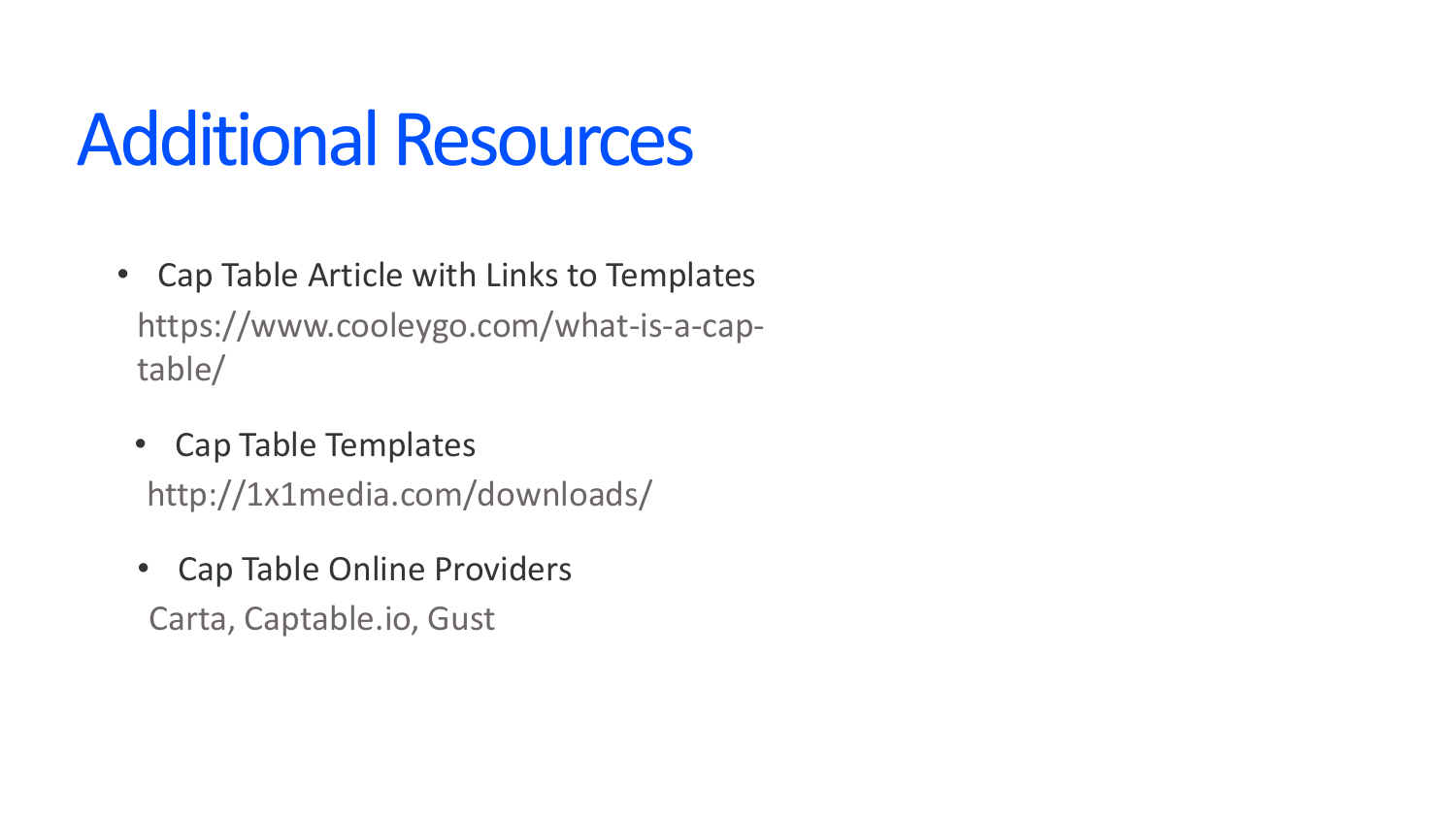#### Your presenters



#### Ron Bote, CPA, MST *Manager, Tax*

*Rbote@wipfli.com 680.271.2985 Madison, WI*



#### Shana Sparber, CPA *Senior Manager, Audit*

*Shana.Sparber@wipfli.com 847.281.3216 Chicago, IL*



#### Ron Niemaszyk

*Principal, Investment Partnership Services Ronald.Niemaszyk@wipfli.com 312.205.0911 Chicago, IL*